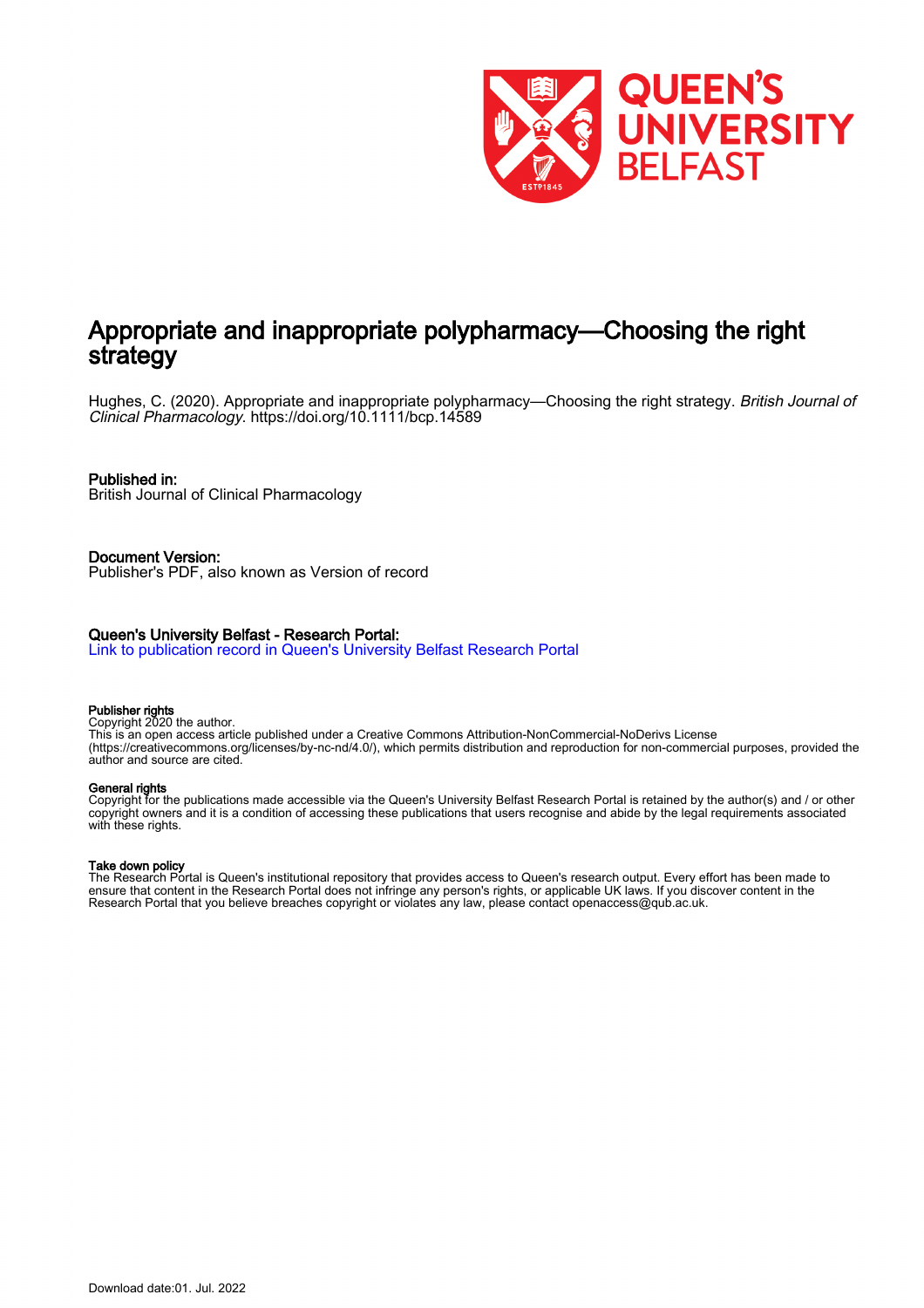DOI: 10.1111/bcp.14589

# COMMENTARY - THEMED ISSUE



# Appropriate and inappropriate polypharmacy—Choosing the right strategy

# Carmel Hughes<sup>®</sup>

School of Pharmacy, Queen's University Belfast, Belfast, Ireland

#### **Correspondence**

Carmel Hughes, School of Pharmacy, Queen's University Belfast, 97 Lisburn Road, Belfast BT9 7BL, UK. Email: [c.hughes@qub.ac.uk](mailto:c.hughes@qub.ac.uk)

#### Funding information

European Union, Grant/Award Number: CHI/5431/2018; Dunhill Medical Trust, Grant/Award Number: R298/0513

# 1 | INTRODUCTION

Prescribing of medicines is one of the most common and important health care interventions that will be experienced by most patients, particularly those who are old and have multiple medical conditions.<sup>1,2</sup> The prescribing of multiple medicines has been described as polypharmacy, but there is no precise or accepted definition of this term. Numerical thresholds have often been used, $3$  but increasingly, this is not seen as helpful. Gurwitz<sup>4</sup> has stated that the use of larger numbers of medicines would always be a key part in the medical management of older (American) patients and stated that polypharmacy could be a 'new paradigm for quality drug therapy'. <sup>4</sup> Increasingly, there has been a move to differentiating between inappropriate polypharmacy (too many medicines) and appropriate polypharmacy (many medicines), with the legitimate goal of managing multiple medical conditions in the same patient.<sup>5</sup>

The context for this commentary is a meeting which took place at the Royal College of Physicians in London in November 2019. The theme for this meeting was 'Avoiding harm from over prescribing: how to reduce waste and dependence on prescription drugs' and the content of this commentary reflects the content of a presentation that was given by the author.

Historically, polypharmacy was viewed as something to be avoided, and there is evidence that potentially inappropriate prescribing is more likely to be associated with polypharmacy.<sup>6</sup> However, more recent work has demonstrated that the appropriate management of patients with several medicines can prevent unplanned hospital admissions. For patients with six or more conditions, those on four to six medications were no more likely to have unplanned admissions than those taking one to three medications.<sup>7</sup> These authors concluded that it could no longer be assumed that polypharmacy was always harmful and that the clinical context in which many medicines were prescribed needed to be considered.<sup>7</sup> However, ensuring that patients only receive appropriate medication that they need for disease management should be the goal.

So how do we reach the optimal balance between the prescribing of many medicines (appropriate polypharmacy) and the prescribing of too any medicines (inappropriate polypharmacy) and what strategies should we adopt?

A Cochrane review on interventions which have focused on polypharmacy concluded that there was little evidence supporting how to achieve appropriate polypharmacy.<sup>3</sup> Furthermore, most studies lacked detail on how interventions were developed and what had informed their content. Increasingly, attention is being paid to the way in which interventions are developed, particularly those which focus on changing the behaviour of health care professionals. Prescribing of medicines can be considered one such behaviour, and understanding what can act as a barrier to, or facilitate the behaviour of, prescribing appropriate polypharmacy may go some way to informing the development of an effective intervention. A systematic approach should be adopted, which will consider what needs to change, what may act as a barrier or a facilitator to such change, how change can be implemented through the application of an intervention and evaluating any change that takes place by monitoring relevant outcomes.

This approach has been undertaken by employing a framework known as the Theoretical Domains Framework (TDF).<sup>8</sup> The TDF contains a number of domains which are relevant to changing health care professionals' (HCPs) behaviour such as 'Knowledge' and 'Skills'.<sup>8</sup> There

This is an open access article under the terms of the [Creative Commons Attribution](http://creativecommons.org/licenses/by-nc-nd/4.0/)‐NonCommercial‐NoDerivs License, which permits use and distribution in any medium, provided the original work is properly cited, the use is non‐commercial and no modifications or adaptations are made. © 2020 The Author. British Journal of Clinical Pharmacology published by John Wiley & Sons Ltd on behalf of British Pharmacological Society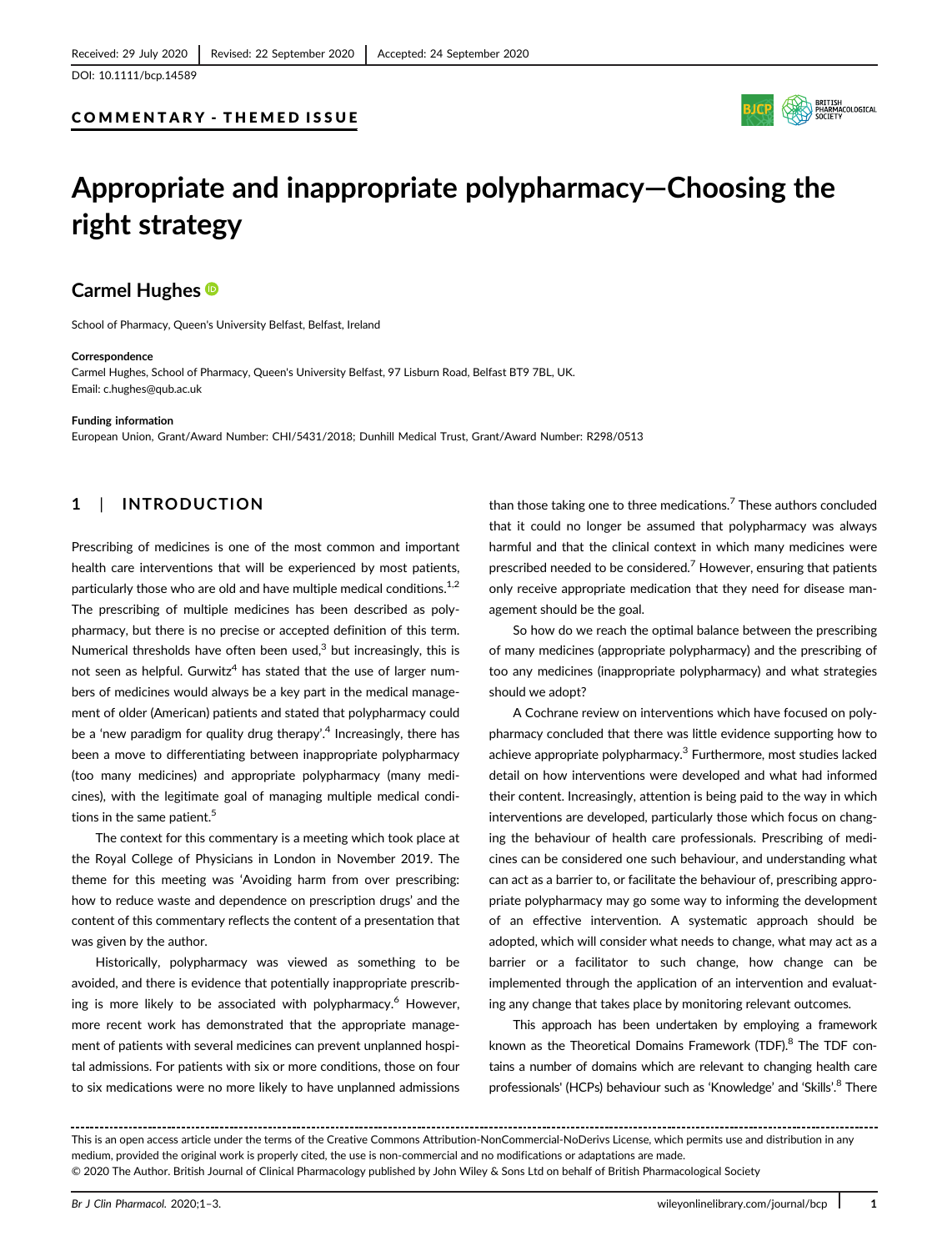2 | RICH KOOK NEEDS AND DE CONTROLLER IN THE CONTROL OF THE CONTROL OF THE CONTROL OF THE CONTROL OF THE CONTROL OF THE CONTROL OF THE CONTROL OF THE CONTROL OF THE CONTROL OF THE CONTROL OF THE CONTROL OF THE CONTROL OF

are two versions of the TDF: the original version contained 12 domains<sup>9</sup> and the most recent contains  $14$  domains.<sup>10</sup> By understanding how these domains may affect behaviour, it is possible to consider how best to change such behaviour. Through an extensive programme of work, Cadogan et al. used the 12-domain TDF to develop an intervention to promote the prescribing of appropriate polypharmacy.<sup>11-13</sup>

The first stage of this work involved conducting a series of semistructured interviews with general practitioners (GPs), using a tailored topic guide consisting of questions based on the TDF. $11$  Questions covering each domain explored GPs' perceptions of barriers and facilitators to the prescribing of appropriate polypharmacy to older people. Examples of questions included the following:

> Knowledge: "What knowledge do you have as a GP that would help you to make the necessary changes to ensure that patients receive appropriate polypharmacy as opposed to inappropriate polypharmacy?"

> Social/professional role and identity: "What would you consider your responsibilities to be as a GP in ensuring that older patients receive appropriate polypharmacy?"

From the interviews that were conducted with 15 GPs, eight of the 12 TDF domains were identified as being important in influencing the prescribing of appropriate polypharmacy.<sup>11</sup> The eight domains are summarised below:These key domains were then mapped to behaviour change techniques (BCTs), which are considered the 'key ingredients' or the main active components of an intervention that can drive change in behaviour. $14-16$  This mapping exercise resulted in the identification of four BCTs for inclusion in an intervention: 'Action planning', 'Prompts and cues', 'Modelling or demonstrating the behaviour' and 'Salience of consequences'. The definition of these BCTS are as follows $15$ :

- Skills
- Beliefs about capabilities
- Beliefs about consequences
- Environmental context and resources
- Memory, attention and decision processes
- Social/professional role
- Social influences
- Behavioural regulation
- Action planning: Prompt detailed planning of performance of the behaviour (must include at least one of context, frequency, duration and intensity). Context may be environmental (physical or social) or internal (physical, emotional or cognitive)
- Prompts and cues: Introduce or define environmental or social stimulus with the purpose of prompting or cueing the behaviour. The prompt or cue would normally occur at the time or place of performance
- Modelling or demonstrating the behaviour: Provide an observable sample of the performance of the behaviour, directly in person or indirectly e.g. via film, pictures, for the person to aspire to or imitate
- Salience of consequences: Use methods specifically designed to emphasise the consequences of performing the behaviour with the aim of making them more memorable (goes beyond informing about consequences)

Using BCTs in this way is probably the most challenging aspect of intervention development. The process of identifying key domains and BCTs as part of the intervention development process is now well-established and follows a stepwise approach which has been widely documented in the literature. However, the translation of this into a tangible intervention is much less systematic. For the polypharmacy intervention, we considered three factors to inform our thinking: context, evidence and experience.<sup>12</sup>

In terms of context, we considered current clinical work in a GP practice, its busyness and the requirement for any proposed intervention to integrate into established working routines. In relation to evidence, we had already updated our Cochrane review in appropriate polypharmacy and could find no obvious strategy or intervention content that would help inform our own approach. Experience proved to be an important factor. The research group which worked on the development of this intervention was multidisciplinary in nature (pharmacy, general practice, health psychology, geriatric medicine), had worked in health services research for a number of years and had an in-depth knowledge of relevant literature.<sup>12</sup> All three factors informed the drafting of a number of possible draft interventions which were assessed according to the APEASE criteria (Affordability, Practicability, Effectiveness/cost-effectiveness, Acceptability, Side-effects/safety, Equity) which can assist

**TABLE 1** BCT content and practical operationalisation of a GPtargeted intervention

| <b>BCT</b>                                     | Example of how the behaviour change<br>technique will be operationalised as part of the<br>intervention                                                                                                               |
|------------------------------------------------|-----------------------------------------------------------------------------------------------------------------------------------------------------------------------------------------------------------------------|
| Action planning                                | GPs will plan to perform medication reviews on<br>the specified date when patients meeting<br>inclusion criteria present at the practice for a<br>scheduled appointment                                               |
| Prompts and<br>cues                            | GPs will be prompted by the receptionist/<br>practice manager to perform medication<br>reviews with older patients meeting inclusion<br>criteria when patients present for a scheduled<br>appointment                 |
| Modelling or<br>demonstrating<br>the behaviour | GPs will be provided with a video demonstration<br>(using actors and a clinically authentic script)<br>of how to perform a medication review with<br>an older patient who is receiving<br>polypharmacy                |
| Salience of<br>consequences                    | As part of the video demonstration of how to<br>perform a medication review, feedback will be<br>included from the GP and 'patient' to<br>emphasise the potentially positive<br>consequences of performing the review |